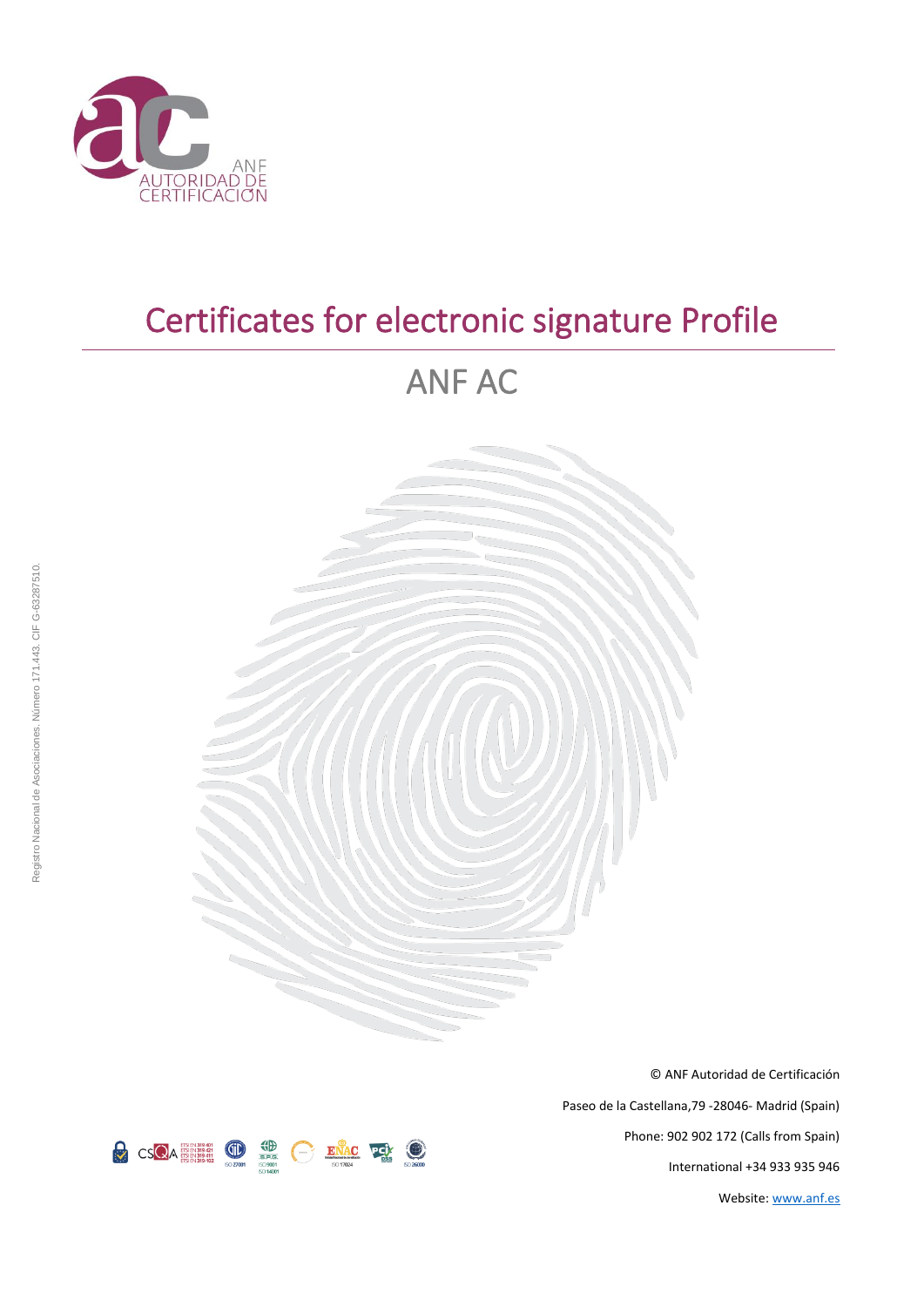**Security Level**

*Public Document*

#### **Important Notice**

*This document is the property of ANF Autoridad de Certificación*

*Reproduction and dissemination without the express authorization of ANF Autoridad de Certificación is prohibited.*

#### **2000 – 2022 CC-BY- ND (Creative commons licenses)**

Address: Paseo de la Castellana, 79 - 28046 - Madrid (Spain)

Phone: 932 661 614 (calls from Spain) International (+34) 933 935 946

Website: [www.anf.es](http://www.anf.es/)

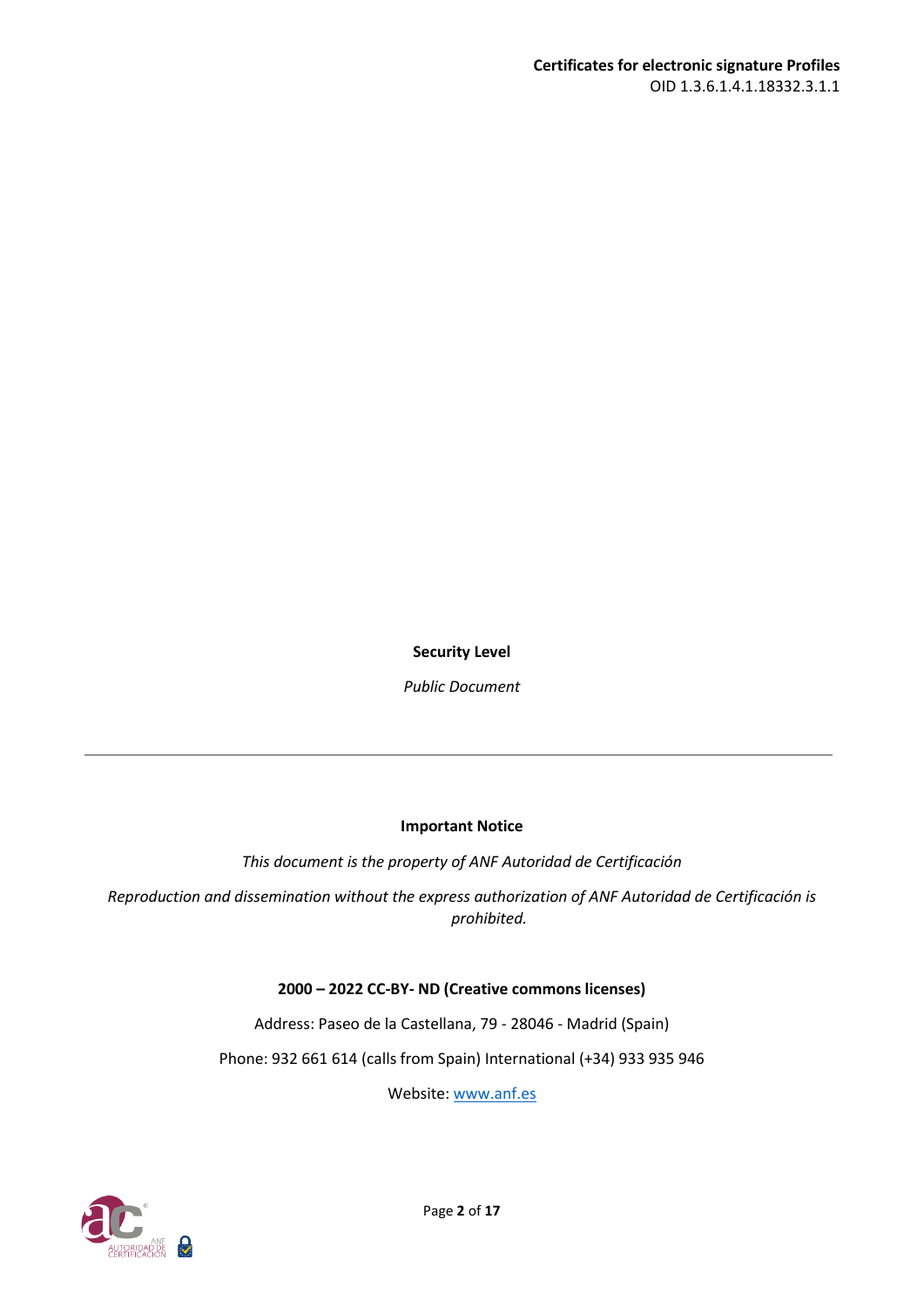# ÍNDEX

| 1. |      |  |
|----|------|--|
|    | 1.1. |  |
|    | 1.2. |  |
|    | 1.3. |  |
|    |      |  |
|    | 2.1. |  |
|    | 2.2. |  |
| 3. |      |  |
|    | 3.1. |  |
|    | 3.2. |  |
|    |      |  |
|    | 4.1. |  |
|    | 4.2. |  |
|    |      |  |
|    | 5.1. |  |
|    | 5.2. |  |
|    |      |  |
|    | 6.1. |  |
|    | 6.2. |  |
| 7. |      |  |
|    | 7.1. |  |
|    | 7.2. |  |

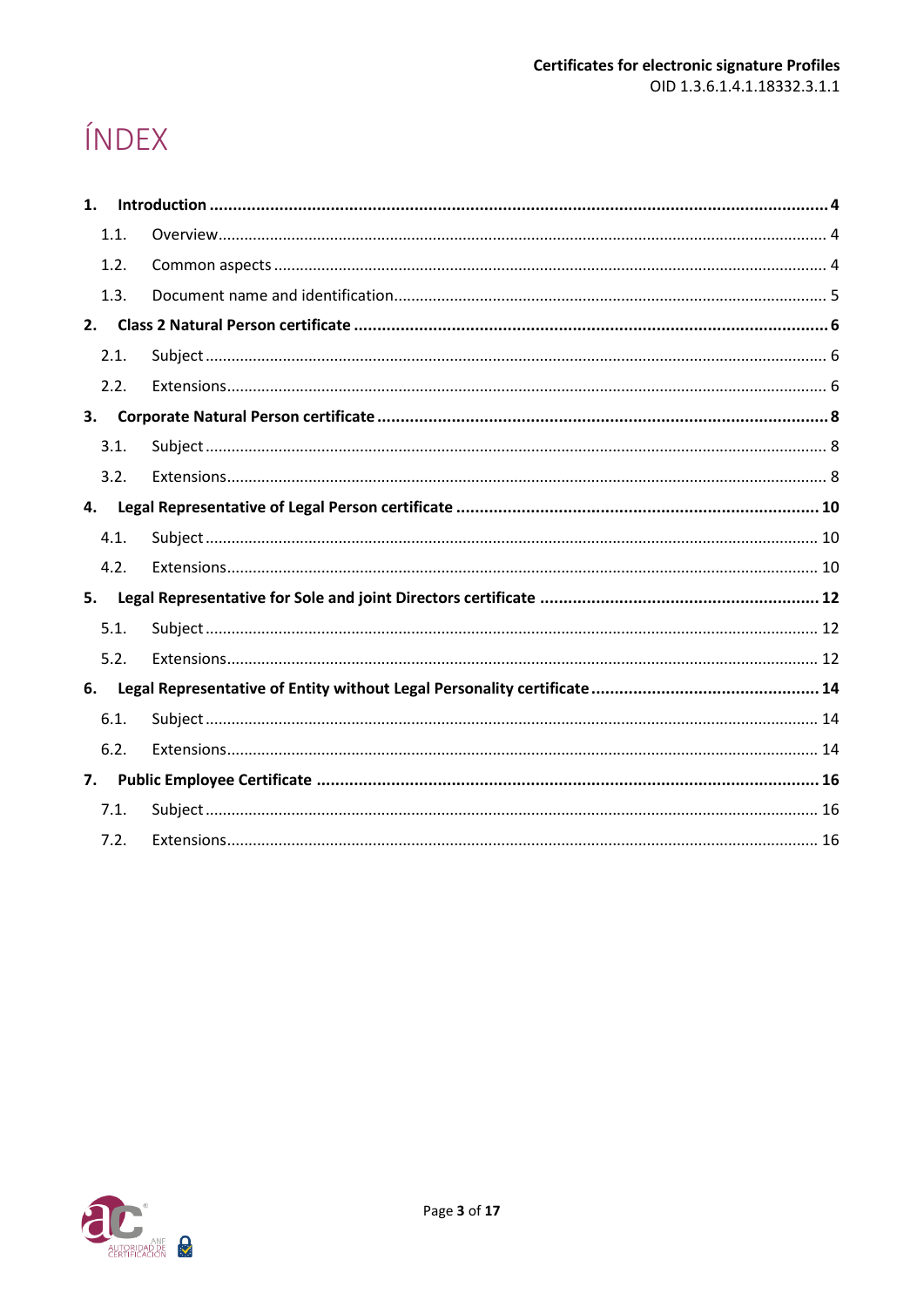### <span id="page-3-0"></span>1. Introduction

#### <span id="page-3-1"></span>**1.1. Overview**

This document sets out the profiles of the different types of qualified certificates for electronic signature issued by ANF Autoridad de Certificación:

- **Natural Person certificate**
- **Corporate Natural Person Certificate**
- **Legal representative certificates**
	- o Legal Representative of Legal Person certificate
	- o Legal Representative for Sole and joint Directors certificate
	- o Legal Representative of Entity without Legal Personality certificate
- **Public Employee certificate**

The Certification Policies associated with these certificates are published and accessible on ANF ACs website: <https://www.anf.es/en/repositorio-legal/>

To prepare these profiles, the following provisions have been taken into account:

- **Regulation (EU) No 910/2014** of the european parliament and of the council of 23 July 2014 on electronic identification and trust services for electronic transactions in the internal market and repealing Directive 1999/93/EC (eIDAS Regulation).
- **ETSI EN 319 412** Electronic Signatures and Infrastructures (ESI); Certificate Profiles (all 5 parts)
- **IETF RFC 3739.** Internet X.509 Public Key Infrastructure. Qualified Certificates Profile
- **Política de Firma y de Certificados de la Administración General del Estado**:. Anexo 2: Perfiles de certificados electrónicos

#### <span id="page-3-2"></span>**1.2. Common aspects**

All certificates issued under this policy are in accordance with X.509 Version 3 standard.

As ETSI EN 319 412-2 indicates, the size of the *givenName, surname, pseudonym, commonName, organizationName and organizationUnitName* fields can be longer than the limit established in IETF RFC 5280.

Within the certificates, besides the already standardized fields, there are also included a group of ANF AC OIDs (1.3.6.1.4.1.18332.x.x) which provide information in relation to the subscriber, or other information of interest. The complete list of OID codes and the information associated to the same may be consulted in the section "Proprietary fields of ANF AC" of the Certification Practice Statement of ANF AC.

Fields with OID 1.3.6.1.4.1.18838.1.1 are proprietary of the Spanish State Tax Administration Agency (Agencia Estatal de Administración Tributaria "AEAT"). Fields with OID 2.16.724.1.3.5.x.x, are required and identified in the Identification and Electronic Signature Scheme v.1.7.6 published by the High Council of Electronic Administration.

All literals are entered in capital letters, with the exceptions of the email that will be in lowercase. No more than one space is entered between alphanumeric strings, or at the beginning or end of alphanumeric strings.

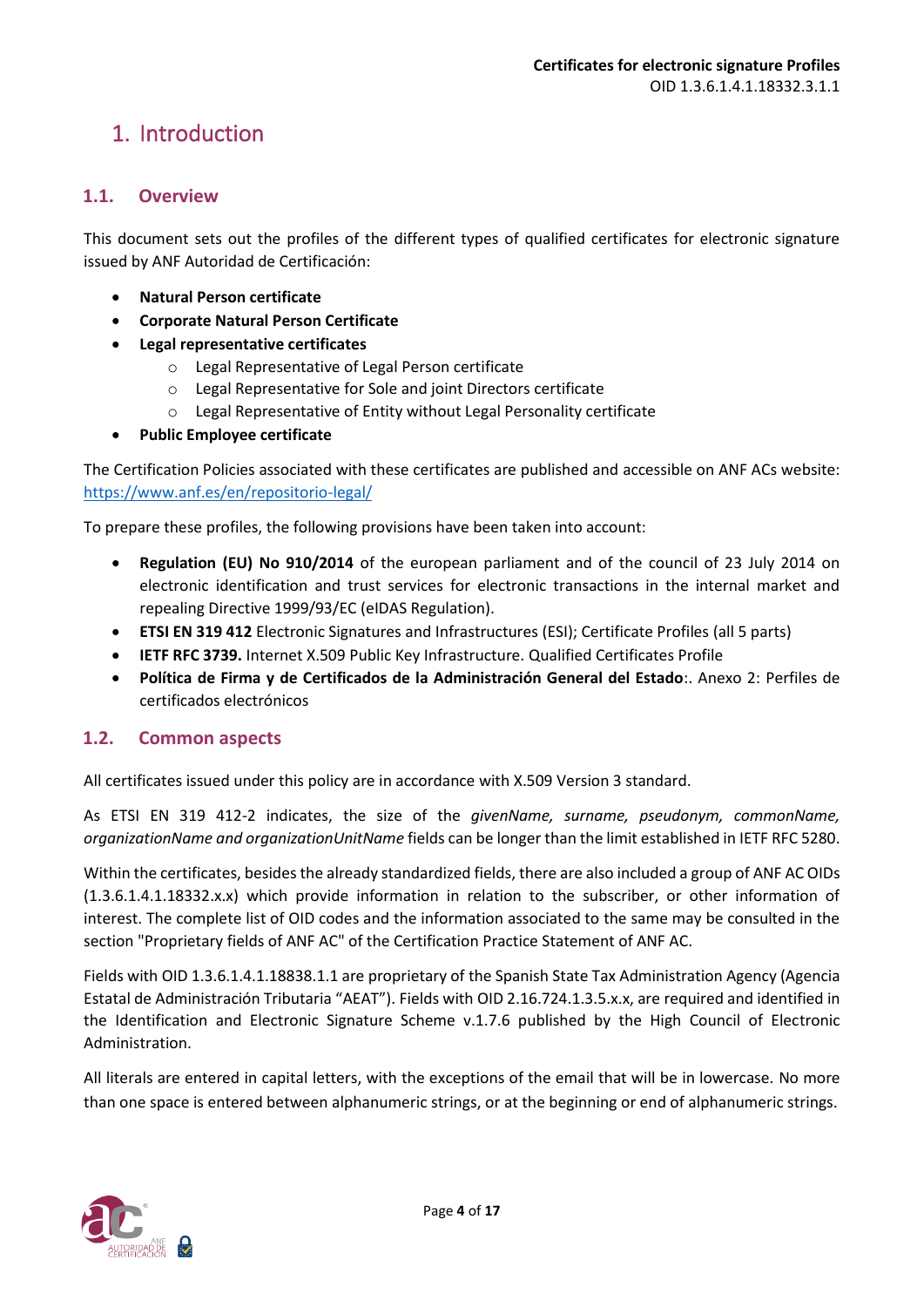The inclusion of abbreviations based on a simplification is admitted, provided they do not difficult the interpretation of information.

#### <span id="page-4-0"></span>**1.3. Document name and identification**

| Name of the document | Certificates for electronic signature Profiles |                         |            |
|----------------------|------------------------------------------------|-------------------------|------------|
| <b>Version</b>       | 1.3                                            |                         |            |
| OID                  | 1.3.6.1.4.1.18332.3.1.1                        |                         |            |
| <b>Approval date</b> | 01/02/2022                                     | <b>Publication Date</b> | 01/02/2022 |

#### 1.3.1. Revisions

| <b>Version</b> | <b>Changes</b>                                                                                                                                                                                                                                                                                                                                                                                                                                                                                                                                 | Approval   | <b>Publication</b> |
|----------------|------------------------------------------------------------------------------------------------------------------------------------------------------------------------------------------------------------------------------------------------------------------------------------------------------------------------------------------------------------------------------------------------------------------------------------------------------------------------------------------------------------------------------------------------|------------|--------------------|
| 1.3.           | Annual review and inclusion of the corporate natural person<br>certificate.                                                                                                                                                                                                                                                                                                                                                                                                                                                                    | 01/02/2022 | 01/02/2022         |
| 1.2.           | Clarification of fields size. Limit of RFC 5280 extended by EN 319<br>30/11/2020<br>30/11/2020<br>$412 - 2$ .                                                                                                                                                                                                                                                                                                                                                                                                                                  |            |                    |
| 1.1.           | Introduction of proprietary OIDs in the Subject Alternative Nave<br>extension                                                                                                                                                                                                                                                                                                                                                                                                                                                                  | 01/07/2020 | 01/07/2020         |
| 1.0.           | Unification of the following documents<br>"Class 2 Natural Person certificate Profile" OID<br>1.3.6.1.4.1.18332.3.4.1.2<br>"Legal representative of Legal Person certificates<br>Profile" OID 1.3.6.1.4.1.18332.2.5.3<br>"Legal Representative for Sole and Joint Directors"<br>certificates Profile" OID 1.3.6.1.4.1.18332.2.5.2<br>"Legal Representative for Entities without Legal<br>$\bullet$<br>personality certificate Profile" OID<br>1.3.6.1.4.1.18332.2.5.4<br>"Public employee certificates Profile" OID<br>1.3.6.1.4.1.18332.4.1.2 | 18/01/2020 | 18/01/2020         |

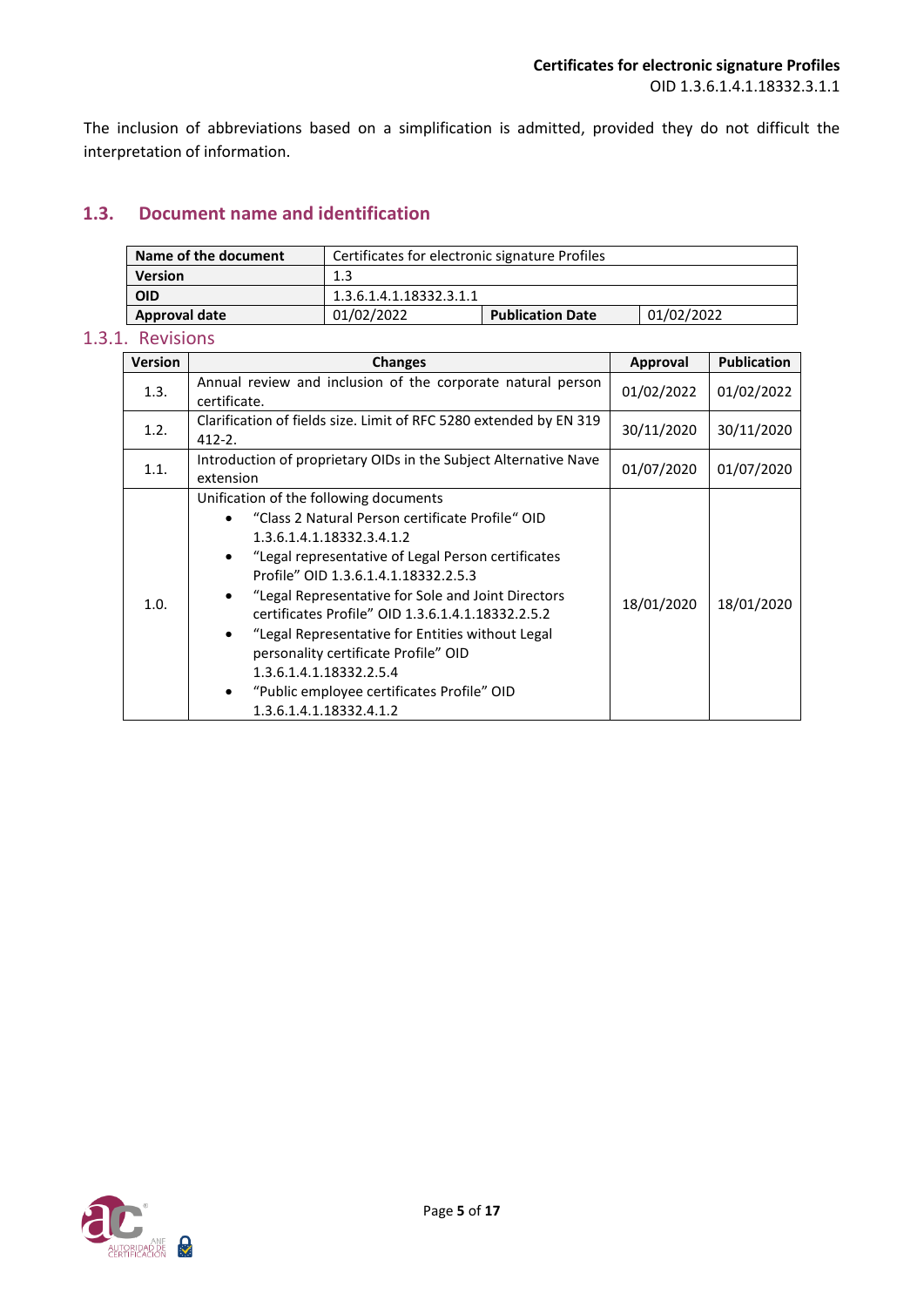## <span id="page-5-0"></span>2. Class 2 Natural Person certificate

### <span id="page-5-1"></span>**2.1. Subject**

| Campo                              | Descripción                                                        |
|------------------------------------|--------------------------------------------------------------------|
| <b>Common Name (CN)</b>            | Name and surname of the subscriber.                                |
| Given name (G)                     | Name of the subscriber as it appears on the identity document.     |
| <b>Surname</b>                     | Surnames of the subscriber as it appears on the identity document. |
| Email (E) (opcional)               | Subscriber's email.                                                |
| Country (C)                        | Two-digit country code according to ISO 3166-1.                    |
| Locality Name (L)                  | Subscriber's city.                                                 |
| <b>State or Province (S)</b>       | Region, autonomous community or province of the subscriber.        |
| <b>Organizational Unit (OU)</b>    | Certificado de Clase 2 de Persona Fisica (FIRMA)                   |
| <b>SerialNumber (SERIALNUMBER)</b> | NIF, NIE or passport number of the subscriber coded according to   |
|                                    | ETSI EN 319 412-1.                                                 |

<span id="page-5-2"></span>

| <b>Extensión</b>                    | <b>Descripción</b>                                                   |
|-------------------------------------|----------------------------------------------------------------------|
|                                     | OID of ANF AC Certification Policy corresponding to the certificate: |
|                                     | 1.3.6.1.4.1.18332.3.4.1.2.22 (Software)<br>$\bullet$                 |
|                                     | 1.3.6.1.4.1.18332.3.4.1.4.22 (QSCD)<br>$\bullet$                     |
| <b>Certificate Policies</b>         | 1.3.6.1.4.1.18332.3.4.1.5.22 (Centralised)                           |
|                                     | OID of European Certification Policies (only one):                   |
|                                     | $0.4.0.194112.1.0$ (QCP-n)                                           |
|                                     | 0.4.0.194112.1.2 (QCP-n-qscd)                                        |
| <b>Basic Constraints</b>            | CA:FALSE                                                             |
|                                     | <b>Digital Signature</b>                                             |
| <b>Key Usage</b>                    | <b>Content Commitment</b>                                            |
| <b>Extended Key Usage</b>           | clientAuth                                                           |
|                                     | emailProtection                                                      |
|                                     | (Optional) RFC822: email of the signatory                            |
|                                     | 1.3.6.1.4.1.18332.10.1 Name of the signer as it appears on           |
|                                     | the ID.                                                              |
|                                     | 1.3.6.1.4.1.18332.10.2 First surname of the signer as it             |
| <b>Subject Alternative Name</b>     | appears on the ID.                                                   |
|                                     | 1.3.6.1.4.1.18332.10.3 Second surname of the signer as it            |
|                                     | appears on the ID. (may not be present)                              |
|                                     | 1.3.6.1.4.1.18332.10.4 DNI/NIE of the signatory                      |
| <b>Subject Key Identifier</b>       | Public key ID of the certificate obtained from the hash              |
| <b>Authority Key Identifier</b>     | Public key ID of the CA certificate obtained from the hash           |
| <b>CRL Distribution Points</b>      | URI of the CRL                                                       |
|                                     | <b>OCSP - URI</b>                                                    |
| <b>Authority Information Access</b> | <b>CA Issuers - URI</b>                                              |

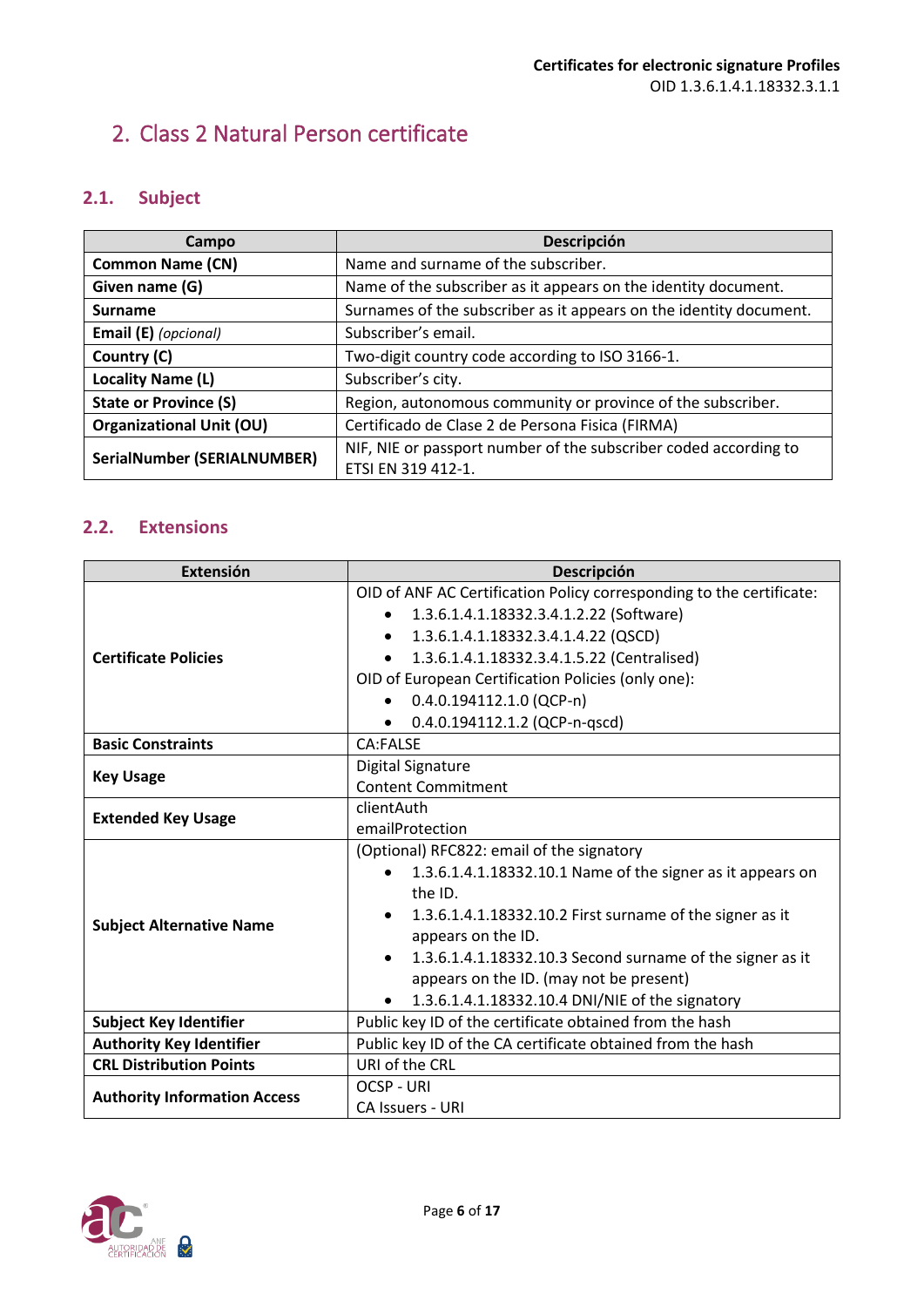|             | Minimum:                     |
|-------------|------------------------------|
| QCStatement | QcCompliance: 0.4.0.1862.1.1 |
|             | QcType: 0.4.0.1862.1.6.1     |

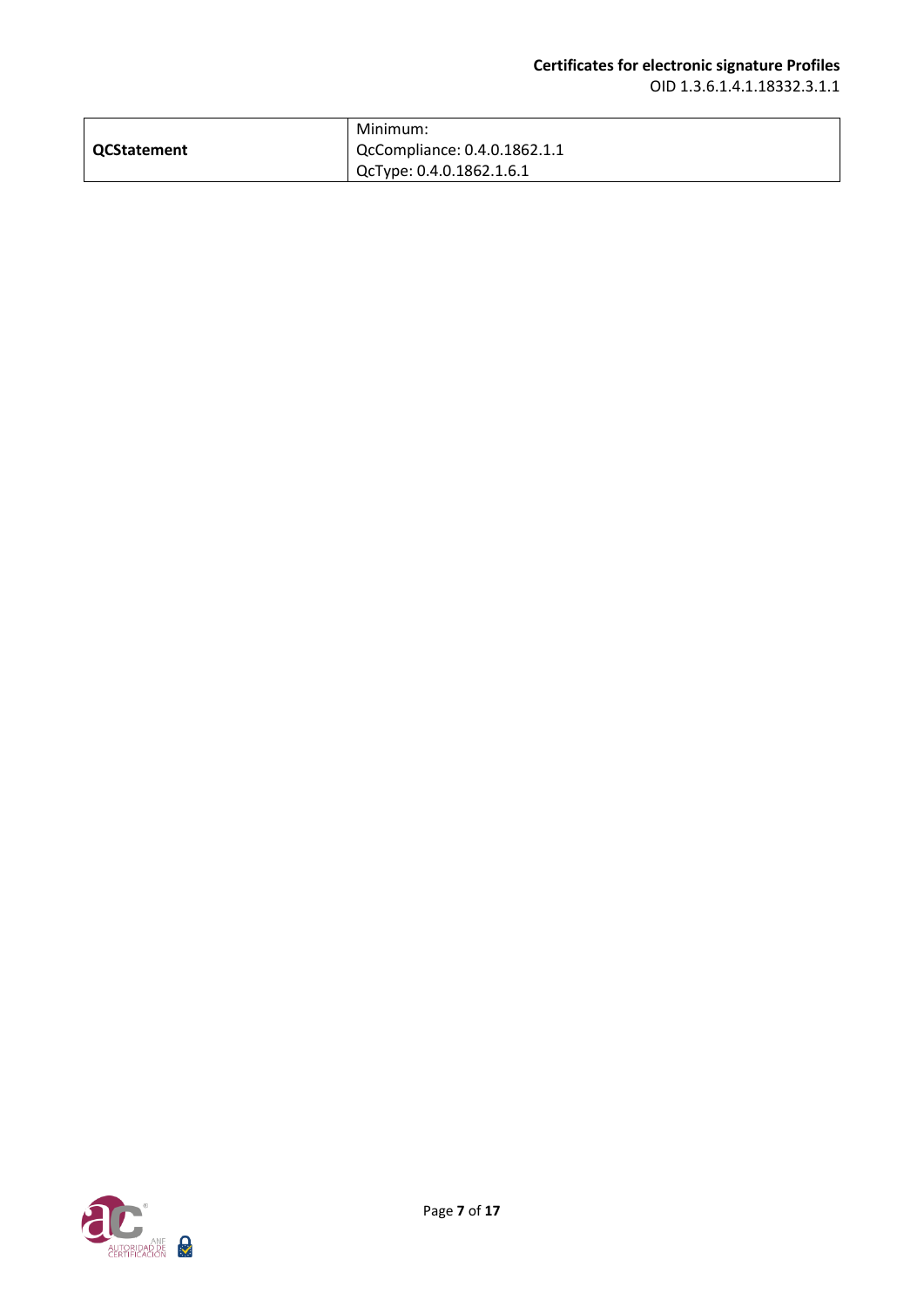# <span id="page-7-0"></span>3. Corporate Natural Person certificate

### <span id="page-7-1"></span>**3.1. Subject**

| Campo                               | Descripción                                                           |
|-------------------------------------|-----------------------------------------------------------------------|
| <b>Common Name (CN)</b>             | Name and surname of the subscriber.                                   |
| Given name (G)                      | Name of the subscriber as it appears on the identity document.        |
| <b>Surname</b>                      | Surnames of the subscriber as it appears on the identity document.    |
| Email (E) (opcional)                | Subscriber's email.                                                   |
| Country (C)                         | Two-digit country code according to ISO 3166-1.                       |
| Locality Name (L)                   | Subscriber's city.                                                    |
| <b>State or Province (S)</b>        | Region, autonomous community or province of the subscriber.           |
| <b>Organizational Unit (OU)</b>     | Certificado corporativo de Persona Física                             |
| <b>SerialNumber (SERIALNUMBER)</b>  | NIF, NIE or passport number of the subscriber coded according to      |
|                                     | ETSI EN 319 412-1.                                                    |
| Organization name (O)               | Name of the legal person with which the signatory has employment      |
|                                     | relationship.                                                         |
| <b>Organization identifier (OI)</b> | NIF, as it appears in official records, codified according to ETSI EN |
|                                     | 319 412-1 (Ex: VATES-B00000000)                                       |

<span id="page-7-2"></span>

| <b>Extensión</b>                | Descripción                                                          |
|---------------------------------|----------------------------------------------------------------------|
|                                 | OID of ANF AC Certification Policy corresponding to the certificate: |
|                                 | 1.3.6.1.4.1.18332.3.4.1.6.22 (Software)<br>$\bullet$                 |
|                                 | 1.3.6.1.4.1.18332.3.4.1.7.22 (QSCD)<br>٠                             |
| <b>Certificate Policies</b>     | 1.3.6.1.4.1.18332.3.4.1.8.22 (Centralised)                           |
|                                 | OID of European Certification Policies (only one):                   |
|                                 | $0.4.0.194112.1.0$ (QCP-n)                                           |
|                                 | 0.4.0.194112.1.2 (QCP-n-qscd)                                        |
| <b>Basic Constraints</b>        | CA:FALSE                                                             |
| <b>Key Usage</b>                | Digital Signature                                                    |
|                                 | <b>Content Commitment</b>                                            |
| <b>Extended Key Usage</b>       | clientAuth                                                           |
|                                 | emailProtection                                                      |
|                                 | (Optional) RFC822: email of the signatory                            |
|                                 | 1.3.6.1.4.1.18332.10.1 Name of the signer as it appears on           |
|                                 | the ID.                                                              |
| <b>Subject Alternative Name</b> | 1.3.6.1.4.1.18332.10.2 First surname of the signer as it             |
|                                 | appears on the ID.                                                   |
|                                 | 1.3.6.1.4.1.18332.10.3 Second surname of the signer as it            |
|                                 | appears on the ID. (may not be present)                              |
|                                 | 1.3.6.1.4.1.18332.10.4 DNI/NIE of the signatory<br>٠                 |
| <b>Subject Key Identifier</b>   | Public key ID of the certificate obtained from the hash              |

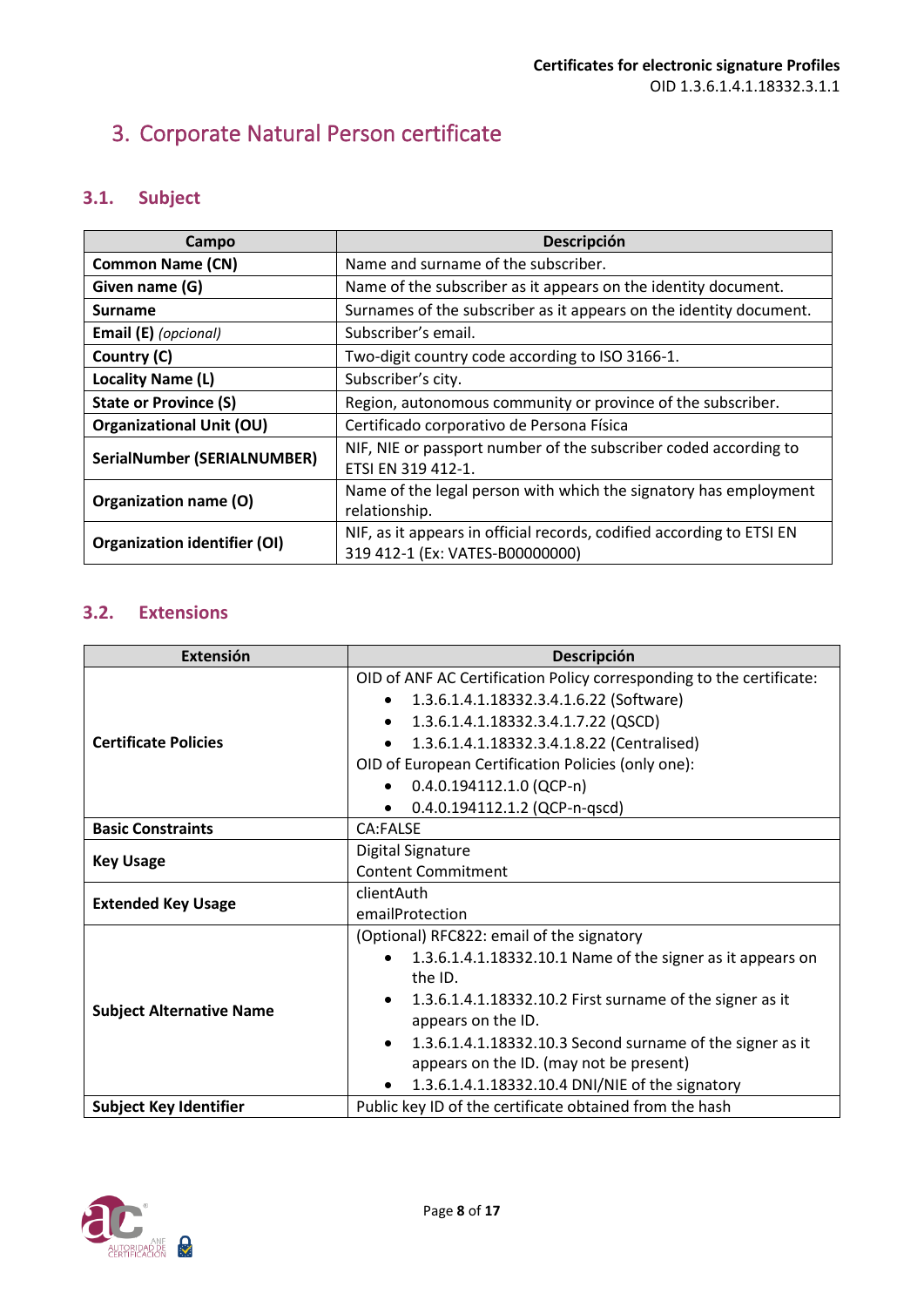| <b>Authority Key Identifier</b>     | Public key ID of the CA certificate obtained from the hash |
|-------------------------------------|------------------------------------------------------------|
| <b>CRL Distribution Points</b>      | URI of the CRL                                             |
|                                     | OCSP - URI                                                 |
| <b>Authority Information Access</b> | <b>CA Issuers - URI</b>                                    |
|                                     | Minimum:                                                   |
| <b>QCStatement</b>                  | QcCompliance: 0.4.0.1862.1.1                               |
|                                     | QcType: 0.4.0.1862.1.6.1                                   |

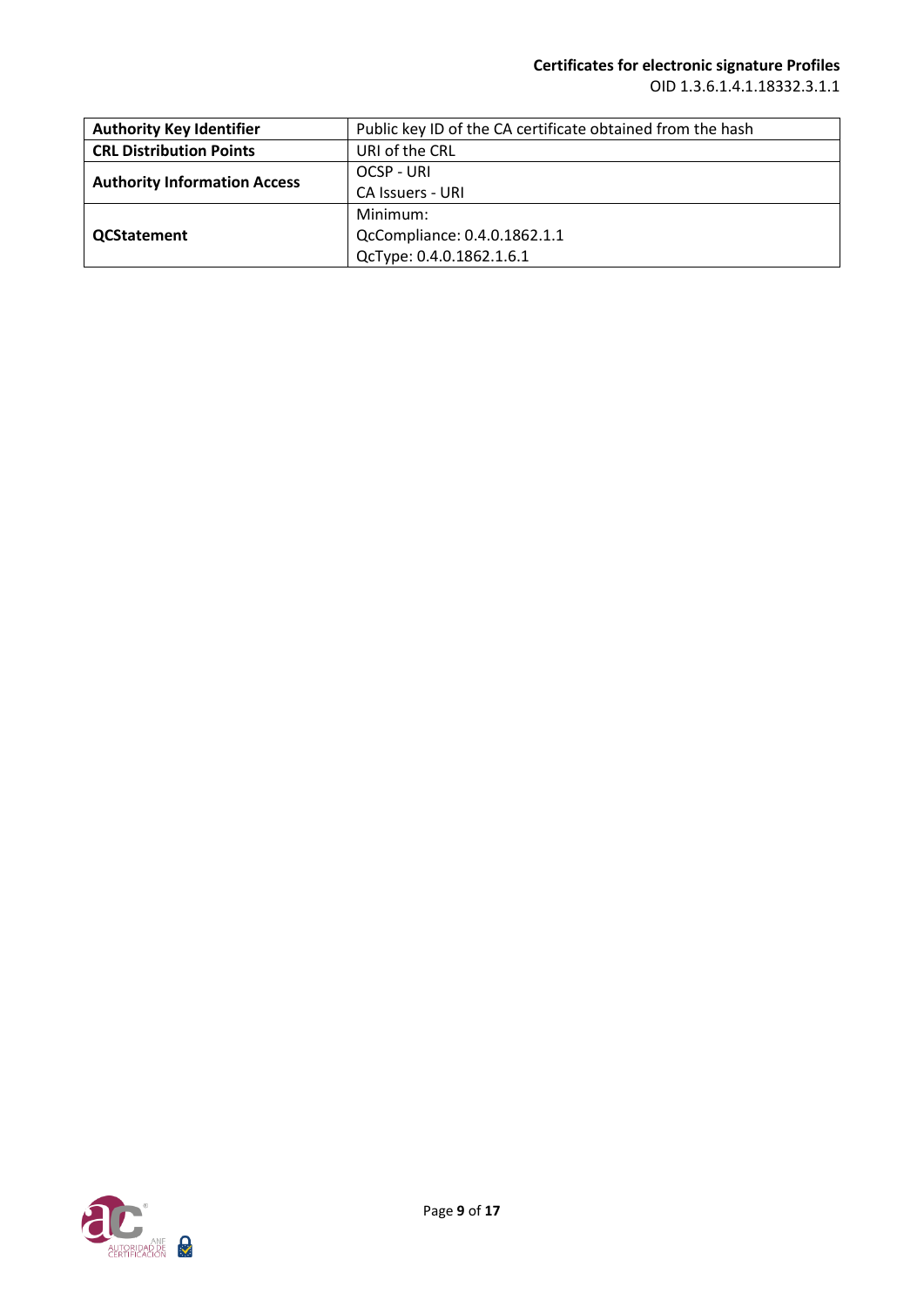# <span id="page-9-0"></span>4. Legal Representative of Legal Person certificate

### <span id="page-9-1"></span>**4.1. Subject**

| Campo                               | Descripción                                                           |
|-------------------------------------|-----------------------------------------------------------------------|
| <b>Common Name (CN)</b>             | Name and surname of the subscriber.                                   |
| Given name (G)                      | Name of the subscriber as it appears on the identity document         |
| <b>Surname</b>                      | Surnames of the subscriber as it appears on the identity document.    |
| Email (E) (opcional)                | Subscriber's email.                                                   |
| Country (C)                         | Two-digit country code according to ISO 3166-1.                       |
| Locality Name (L)                   | Subscriber's city.                                                    |
| <b>State or Province (S)</b>        | Region, autonomous community or province of the subscriber.           |
| Organization name (O)               | Name of the legal person over which the signatory has sufficient      |
|                                     | powers of representation.                                             |
| <b>Organizational Unit (OU)</b>     | Certificado de Representante Legal de Persona Juridica (FIRMA)        |
| Title (T)                           | Position or position of the signatory in the organization.            |
| <b>Organization identifier (OI)</b> | NIF, as it appears in official records, codified according to ETSI EN |
|                                     | 319 412-1 (Ex: VATES-B00000000)                                       |
| SerialNumber (SERIALNUMBER)         | NIF, NIE or passport number of the subscriber.                        |

<span id="page-9-2"></span>

| Extensión                       | Descripción                                                          |
|---------------------------------|----------------------------------------------------------------------|
|                                 | OID of ANF AC Certification Policy corresponding to the certificate: |
|                                 | 1.3.6.1.4.1.18332.2.5.1.3 (Software)<br>$\bullet$                    |
|                                 | 1.3.6.1.4.1.18332.2.5.1.10 (QSCD)<br>$\bullet$                       |
| <b>Certificate Policies</b>     | 1.3.6.1.4.1.18332.2.5.1.14 (Centralised)<br>$\bullet$                |
|                                 | OID of European Certification Policies (only one):                   |
|                                 | $0.4.0.194112.1.0$ (QCP-n)                                           |
|                                 | 0.4.0.194112.1.2 (QCP-n-qscd)<br>$\bullet$                           |
| <b>Basic Constraints</b>        | <b>CA:FALSE</b>                                                      |
| <b>Key Usage</b>                | Digital Signature                                                    |
|                                 | <b>Content Commitment</b>                                            |
| <b>Extended Key Usage</b>       | clientAuth                                                           |
|                                 | emailProtection                                                      |
|                                 | (Optional) RFC822: email of the signatory                            |
|                                 | 1.3.6.1.4.1.18332.10.1 Name of the signer as it appears on           |
|                                 | the ID.                                                              |
| <b>Subject Alternative Name</b> | 1.3.6.1.4.1.18332.10.2 First surname of the signer as it             |
|                                 | appears on the ID.                                                   |
|                                 | 1.3.6.1.4.1.18332.10.3 Second surname of the signer as it            |
|                                 | appears on the ID. (may not be present)                              |
|                                 | 1.3.6.1.4.1.18332.10.4 DNI/NIE of the signatory                      |
| <b>Subject Key Identifier</b>   | Public key ID of the certificate obtained from the hash              |

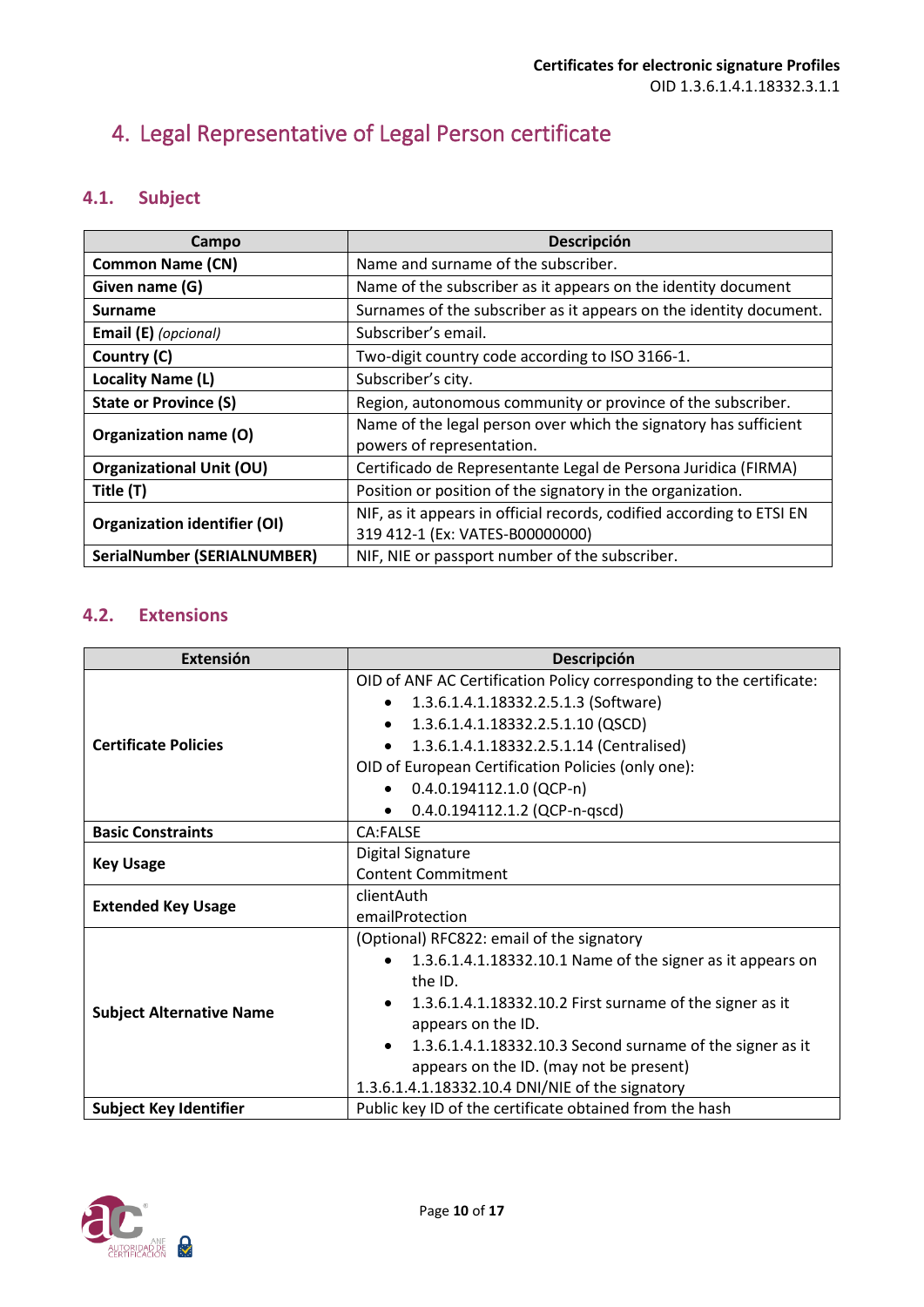| <b>Authority Key Identifier</b>     | Public key ID of the CA certificate obtained from the hash |
|-------------------------------------|------------------------------------------------------------|
| <b>CRL Distribution Points</b>      | URI of the CRL                                             |
|                                     | OCSP - URI:                                                |
| <b>Authority Information Access</b> | CA Issuers - URI:                                          |
|                                     | Minimum:                                                   |
| <b>QCStatement</b>                  | QcCompliance: 0.4.0.1862.1.1                               |
|                                     | QcType: 0.4.0.1862.1.6.1                                   |

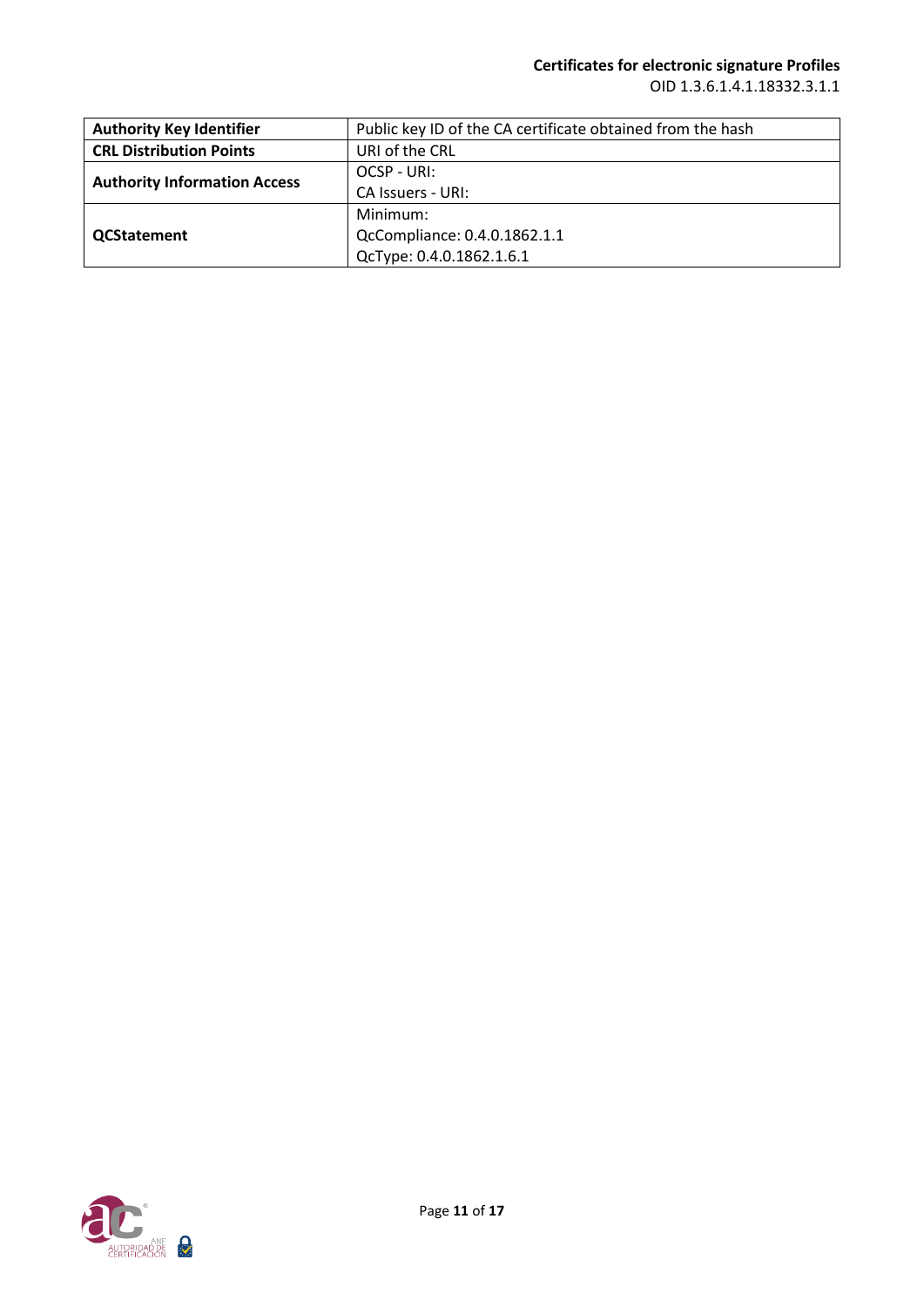# <span id="page-11-0"></span>5. Legal Representative for Sole and joint Directors certificate

### <span id="page-11-1"></span>**5.1. Subject**

| Campo                               | Descripción                                                                                              |
|-------------------------------------|----------------------------------------------------------------------------------------------------------|
| <b>Common Name (CN)</b>             | Name and surname of the subscriber.                                                                      |
| Given name (G)                      | Name of the subscriber as it appears on the identity document                                            |
| <b>Surname</b>                      | Surnames of the subscriber as it appears on the identity document.                                       |
| Email (E) (opcional)                | Subscriber's email.                                                                                      |
| Country (C)                         | Two-digit country code according to ISO 3166-1.                                                          |
| Locality Name (L)                   | Subscriber's city.                                                                                       |
| <b>State or Province (S)</b>        | Region, autonomous community or province of the subscriber.                                              |
| Organization name (O)               | Name of the legal person over which the signatory has sufficient<br>powers of representation.            |
| <b>Organizational Unit (OU)</b>     | Certificado de Representante Legal para administradores únicos y<br>solidarios (FIRMA)                   |
| Title (T)                           | Position or position of the signatory in the organization.                                               |
| <b>Organization identifier (OI)</b> | NIF, as it appears in official records, codified according to ETSI EN<br>319 412-1 (Ex: VATES-B00000000) |
| <b>SerialNumber (SERIALNUMBER)</b>  | NIF, NIE or passport number of the subscriber.                                                           |

<span id="page-11-2"></span>

| Extensión                       | Descripción                                                            |
|---------------------------------|------------------------------------------------------------------------|
|                                 | OID of ANF AC Certification Policy corresponding to the certificate:   |
|                                 | 1.3.6.1.4.1.18332.2.5.1.9 (Software)                                   |
|                                 | 1.3.6.1.4.1.18332.2.5.1.12 (QSCD)<br>$\bullet$                         |
| <b>Certificate Policies</b>     | 1.3.6.1.4.1.18332.2.5.1.13 (Centralised)                               |
|                                 | OID of European Certification Policies (only one):                     |
|                                 | $0.4.0.194112.1.0$ (QCP-n)                                             |
|                                 | 0.4.0.194112.1.2 (QCP-n-qscd)                                          |
| <b>Basic Constraints</b>        | CA:FALSE                                                               |
| <b>Key Usage</b>                | Digital Signature                                                      |
|                                 | <b>Content Commitment</b>                                              |
| <b>Extended Key Usage</b>       | clientAuth                                                             |
|                                 | emailProtection                                                        |
|                                 | (Optional) RFC822: email of the signatory                              |
|                                 | 1.3.6.1.4.1.18332.10.1 Name of the signer as it appears on             |
| <b>Subject Alternative Name</b> | the ID.                                                                |
|                                 | 1.3.6.1.4.1.18332.10.2 First surname of the signer as it               |
|                                 | appears on the ID.                                                     |
|                                 | 1.3.6.1.4.1.18332.10.3 Second surname of the signer as it<br>$\bullet$ |
|                                 | appears on the ID. (may not be present)                                |
|                                 | 1.3.6.1.4.1.18332.10.4 DNI/NIE of the signatory                        |
| <b>Subject Key Identifier</b>   | Public key ID of the certificate obtained from the hash                |
| <b>Authority Key Identifier</b> | Public key ID of the CA certificate obtained from the hash             |

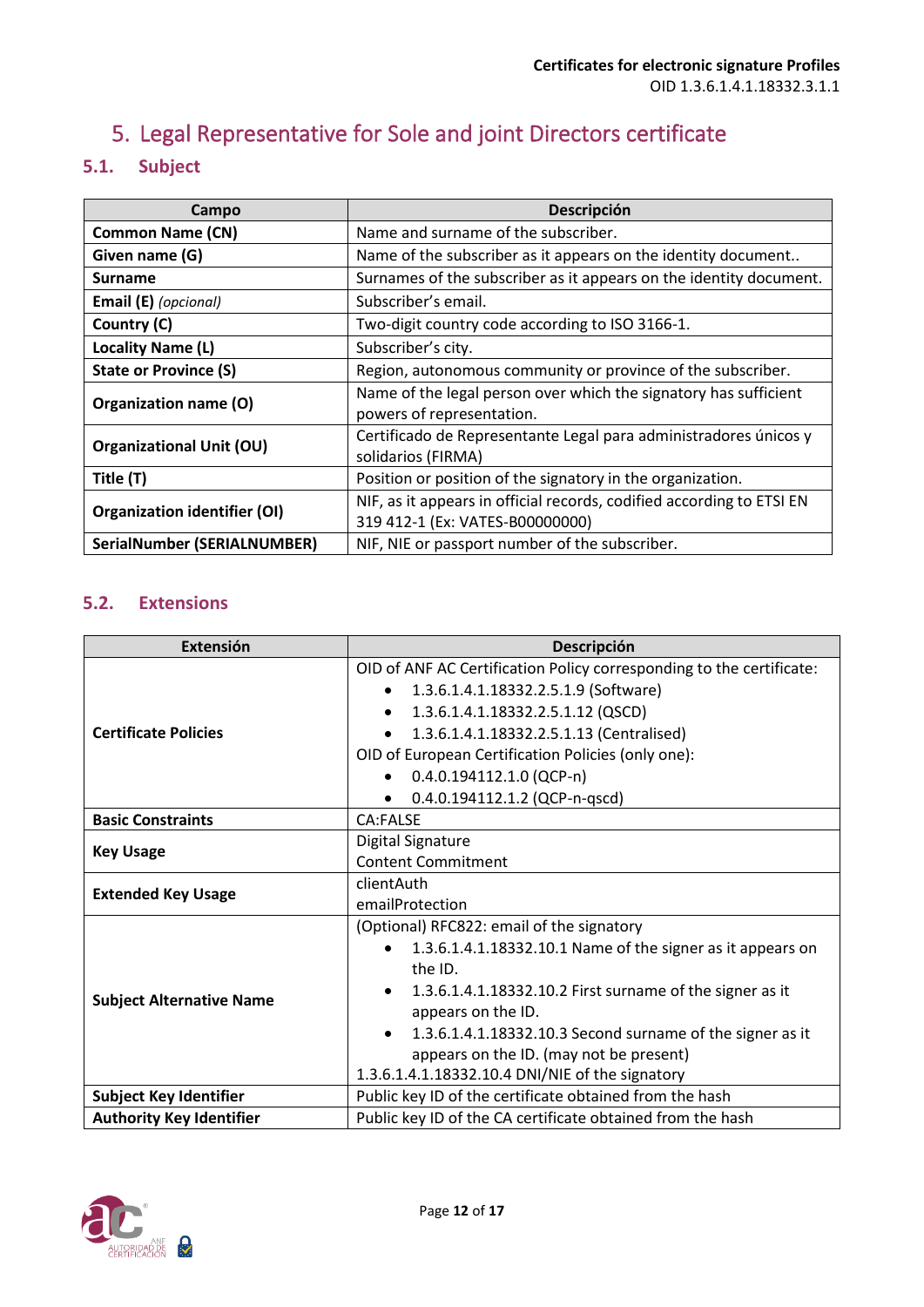## **Certificates for electronic signature Profiles**

OID 1.3.6.1.4.1.18332.3.1.1

| <b>CRL Distribution Points</b>      | URI of the CRL               |
|-------------------------------------|------------------------------|
| <b>Authority Information Access</b> | OCSP - URI:                  |
|                                     | CA Issuers - URI:            |
| <b>QCStatement</b>                  | Minimum:                     |
|                                     | QcCompliance: 0.4.0.1862.1.1 |
|                                     | QcType: 0.4.0.1862.1.6.1     |

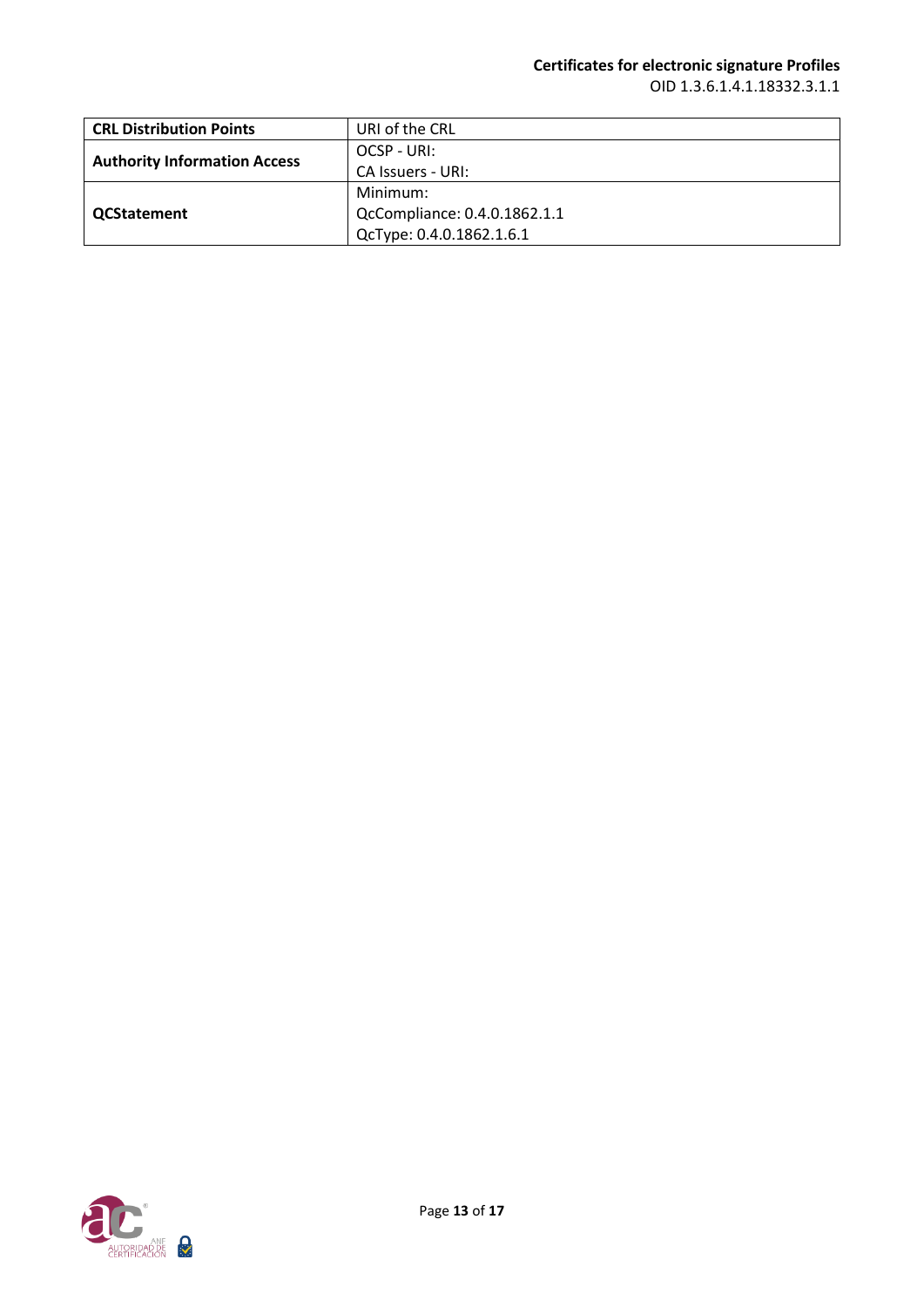# <span id="page-13-0"></span>6. Legal Representative of Entity without Legal Personality certificate

### <span id="page-13-1"></span>**6.1. Subject**

| Campo                               | Descripción                                                                                                             |
|-------------------------------------|-------------------------------------------------------------------------------------------------------------------------|
| <b>Common Name (CN)</b>             | Name and surname of the subscriber.                                                                                     |
| Given name (G)                      | Name of the subscriber as it appears on the identity document.                                                          |
| <b>Surname</b>                      | Surnames of the subscriber as it appears on the identity document.                                                      |
| Email (E) (opcional)                | Subscriber's email.                                                                                                     |
| Country (C)                         | Two-digit country code according to ISO 3166-1.                                                                         |
| <b>Locality Name (L)</b>            | Subscriber's city.                                                                                                      |
| <b>State or Province (S)</b>        | Region, autonomous community or province of the subscriber.                                                             |
| Organization name (O)               | Nombre de la entidad sin personalidad jurídica sobre la que el<br>firmante tiene suficientes poderes de representación. |
| <b>Organizational Unit (OU)</b>     | Certificado de Representante Legal de Entidad sin personalidad<br>juridica (FIRMA)                                      |
| Title (T)                           | Position or position of the signatory in the organization.                                                              |
| <b>Organization identifier (OI)</b> | NIF, as it appears in official records, codified according to ETSI EN<br>319 412-1 (Ex: VATES-B00000000)                |
| <b>SerialNumber (SERIALNUMBER)</b>  | NIF, NIE or passport number of the subscriber.                                                                          |

<span id="page-13-2"></span>

| <b>Extensión</b>                | Descripción                                                          |
|---------------------------------|----------------------------------------------------------------------|
|                                 | OID of ANF AC Certification Policy corresponding to the certificate: |
|                                 | 1.3.6.1.4.1.18332.2.5.1.6 (Software)                                 |
|                                 | 1.3.6.1.4.1.18332.2.5.1.11 (QSCD)<br>$\bullet$                       |
| <b>Certificate Policies</b>     | 1.3.6.1.4.1.18332.2.5.1.15 (Centralised)                             |
|                                 | OID of European Certification Policies (only one):                   |
|                                 | $0.4.0.194112.1.0$ (QCP-n)                                           |
|                                 | 0.4.0.194112.1.2 (QCP-n-qscd)<br>$\bullet$                           |
| <b>Basic Constraints</b>        | CA:FALSE                                                             |
| <b>Key Usage</b>                | Digital Signature                                                    |
|                                 | <b>Content Commitment</b>                                            |
| <b>Extended Key Usage</b>       | clientAuth                                                           |
|                                 | emailProtection                                                      |
|                                 | (Optional) RFC822: email of the signatory                            |
|                                 | 1.3.6.1.4.1.18332.10.1 Name of the signer as it appears on           |
|                                 | the ID.                                                              |
| <b>Subject Alternative Name</b> | 1.3.6.1.4.1.18332.10.2 First surname of the signer as it             |
|                                 | appears on the ID.                                                   |
|                                 | 1.3.6.1.4.1.18332.10.3 Second surname of the signer as it            |
|                                 | appears on the ID. (may not be present)                              |
|                                 | 1.3.6.1.4.1.18332.10.4 DNI/NIE of the signatory                      |
| <b>Subject Key Identifier</b>   | Public key ID of the certificate obtained from the hash              |
| <b>Authority Key Identifier</b> | Public key ID of the CA certificate obtained from the hash           |

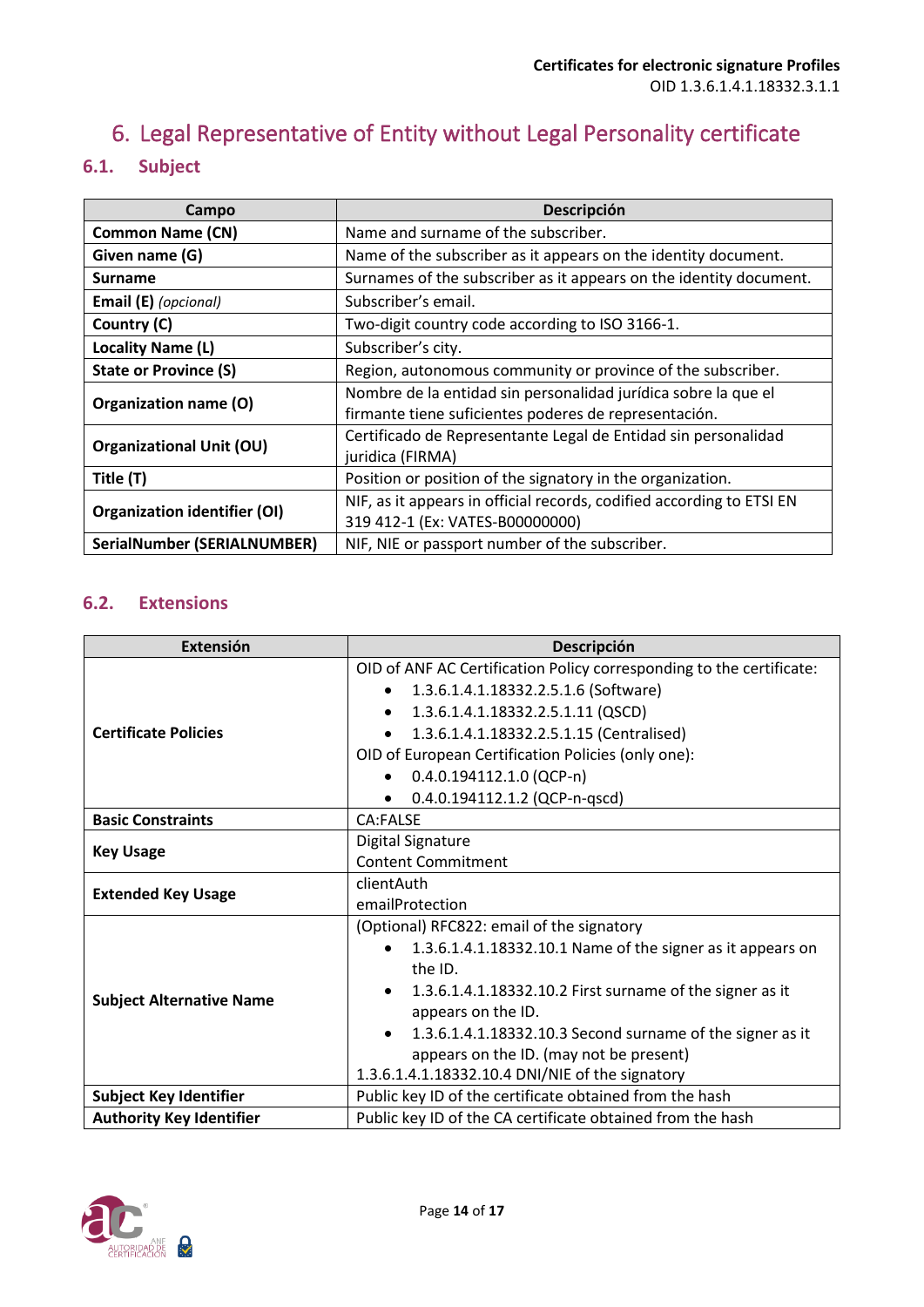## **Certificates for electronic signature Profiles**

OID 1.3.6.1.4.1.18332.3.1.1

| <b>CRL Distribution Points</b>      | URI of the CRL               |
|-------------------------------------|------------------------------|
| <b>Authority Information Access</b> | OCSP - URI:                  |
|                                     | CA Issuers - URI:            |
| <b>QCStatement</b>                  | Minimum:                     |
|                                     | QcCompliance: 0.4.0.1862.1.1 |
|                                     | QcType: 0.4.0.1862.1.6.1     |

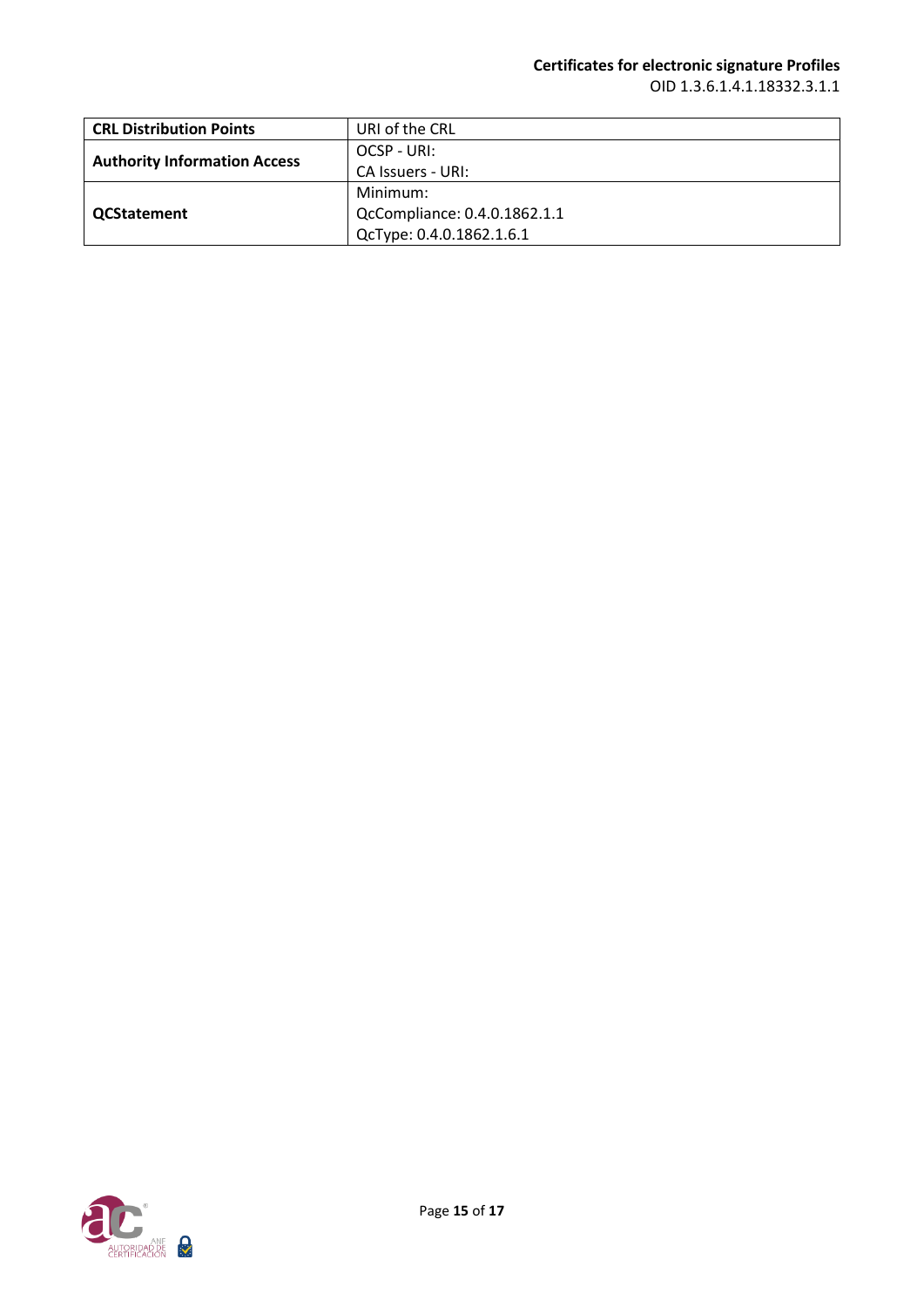# <span id="page-15-0"></span>7. Public Employee Certificate

### <span id="page-15-1"></span>**7.1. Subject**

| Campo                              | Descripción                                                       |
|------------------------------------|-------------------------------------------------------------------|
| <b>Common Name (CN)</b>            | Name and surname of the subscriber. + - DNI +NIF of public        |
|                                    | employee                                                          |
| Given name (G)                     | Name of the subscriber as it appears on the identity document     |
| <b>Surname</b>                     | Surnames of the subscriber. + - DNI +NIF of public employee       |
| Email (E) (opcional)               | Subscriber's email.                                               |
| Country (C)                        | Two-digit country code according to ISO 3166-1.                   |
| Locality Name (L)                  | Subscriber's city.                                                |
| <b>State or Province (S)</b>       | Region, autonomous community or province of the subscriber.       |
| Organization name (O)              | Name of the Administration, body or entity of public law to which |
|                                    | the employee is linked.                                           |
| <b>Organizational Unit (OU)</b>    | Certificado de Empleado Público (FIRMA)                           |
| Title (T)                          | Position or position of the signatory that link them to the       |
|                                    | Administration, body or entity of public law.                     |
| <b>SerialNumber (SERIALNUMBER)</b> | NIF, NIE or passport number of the subscriber.                    |

<span id="page-15-2"></span>

| Extensión                       | Descripción                                                            |
|---------------------------------|------------------------------------------------------------------------|
|                                 | OID of ANF AC Certification Policy corresponding to the certificate:   |
|                                 | 1.3.6.1.4.1.18332.4.1.1.22 (Autenticación nivel alto)<br>$\bullet$     |
|                                 | 1.3.6.1.4.1.18332.4.1.4.22 (Cifrado nivel alto)<br>٠                   |
| <b>Certificate Policies</b>     | 1.3.6.1.4.1.18332.4.1.3.22 (Firma nivel alto)<br>$\bullet$             |
|                                 | 1.3.6.1.4.1.18332.4.1.2.22 (Nivel medio)<br>$\bullet$                  |
|                                 | OID of European Certification Policies (only one):                     |
|                                 | $0.4.0.194112.1.0$ (QCP-n)                                             |
|                                 | 0.4.0.194112.1.2 (QCP-n-qscd)                                          |
| <b>Basic Constraints</b>        | CA:FALSE                                                               |
| <b>Key Usage</b>                | Digital Signature                                                      |
|                                 | <b>Content Commitment</b>                                              |
| <b>Extended Key Usage</b>       | clientAuth                                                             |
|                                 | emailProtection                                                        |
|                                 | (Optional) RFC822: email of the signatory                              |
|                                 | 1.3.6.1.4.1.18332.10.1 Name of the signer as it appears on             |
| <b>Subject Alternative Name</b> | the ID.                                                                |
|                                 | 1.3.6.1.4.1.18332.10.2 First surname of the signer as it               |
|                                 | appears on the ID.                                                     |
|                                 | 1.3.6.1.4.1.18332.10.3 Second surname of the signer as it<br>$\bullet$ |
|                                 | appears on the ID. (may not be present)                                |
|                                 | 1.3.6.1.4.1.18332.10.4 DNI/NIE of the signatory                        |
| <b>Subject Key Identifier</b>   | Public key ID of the certificate obtained from the hash                |